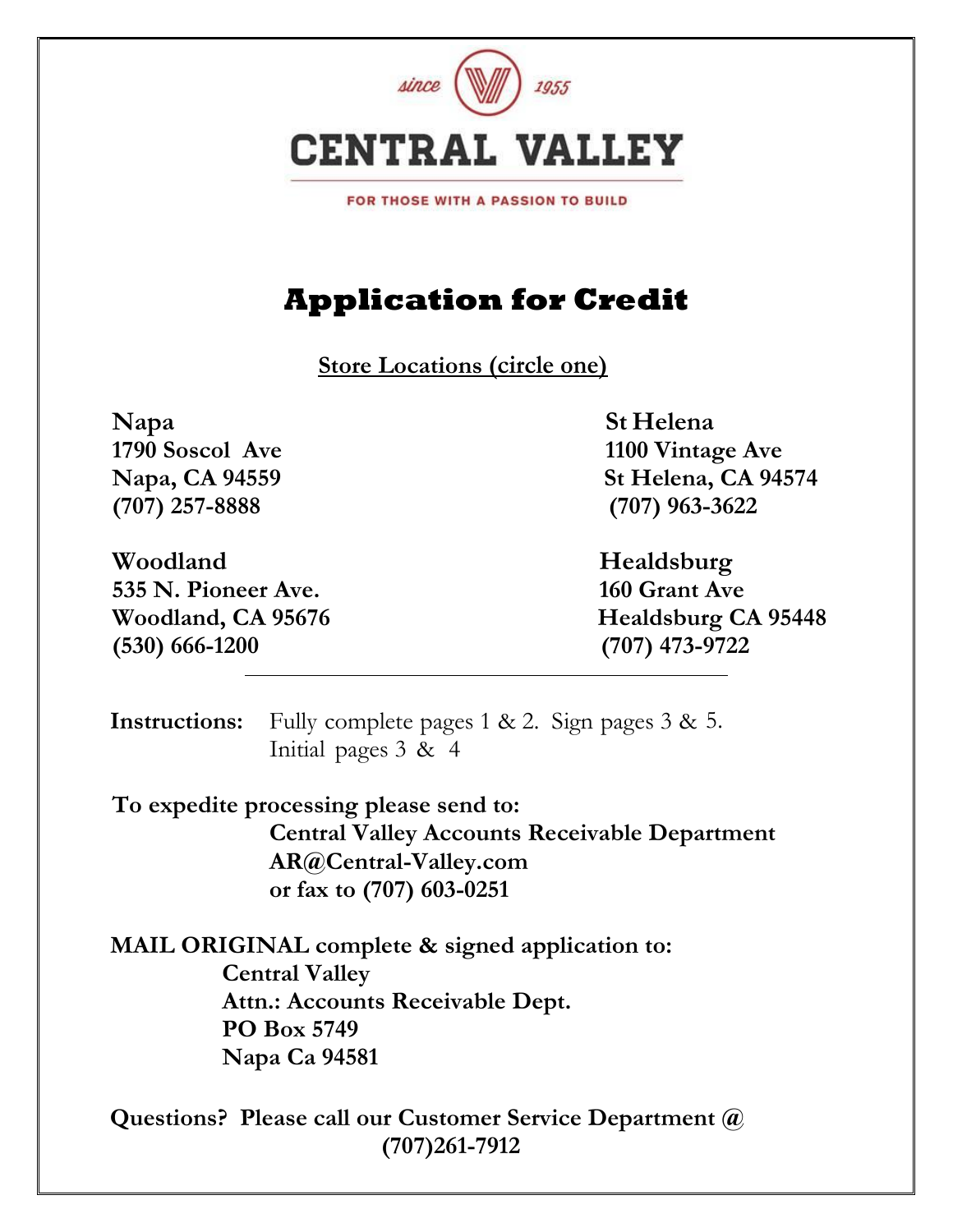#### **Page (1 of 5) Central Valley Application for Credit**

|                                                                                                                                                                                                                                | PLEASE PRINT CLEARLY                                                                     |              |                                                       |
|--------------------------------------------------------------------------------------------------------------------------------------------------------------------------------------------------------------------------------|------------------------------------------------------------------------------------------|--------------|-------------------------------------------------------|
|                                                                                                                                                                                                                                |                                                                                          |              |                                                       |
| Account Owner: New York Changes and the Country of the Country of the Country of the Country of the Country of the Country of the Country of the Country of the Country of the Country of the Country of the Country of the Co |                                                                                          |              |                                                       |
| Mailing Address: 1988 Mailing Address:                                                                                                                                                                                         |                                                                                          |              |                                                       |
| <b>Street</b>                                                                                                                                                                                                                  | City                                                                                     | <b>State</b> | Zip                                                   |
| (if P.O. Box): Street                                                                                                                                                                                                          | City                                                                                     | <b>State</b> | Zip                                                   |
|                                                                                                                                                                                                                                |                                                                                          |              |                                                       |
|                                                                                                                                                                                                                                |                                                                                          |              |                                                       |
| Fax Number Cell Phone Cell Phone Cell Phone Cell Phone Cell Phone Cell Phone Cell Phone Cell Phone Cell Phone Cell Phone Cell Phone Cell Phone Cell Phone Cell Phone Cell Phone Cell Phone Cell Phone Cell Phone Cell Phone Ce |                                                                                          |              |                                                       |
|                                                                                                                                                                                                                                |                                                                                          |              |                                                       |
|                                                                                                                                                                                                                                |                                                                                          |              |                                                       |
| ()Landscape/Park/Ranch ()Business/Industrial/Gov't ()Retail/Individual                                                                                                                                                         |                                                                                          |              |                                                       |
| Contractor's License Number: License Class License Class                                                                                                                                                                       |                                                                                          |              |                                                       |
|                                                                                                                                                                                                                                |                                                                                          |              |                                                       |
|                                                                                                                                                                                                                                |                                                                                          |              |                                                       |
| *Resale Account: Yes () No () *Certificate for partial exemption: Yes () No ()                                                                                                                                                 | *Note: Please enclose resale card or partial exemption certificate with your application |              |                                                       |
| $P/O$ required? Yes () No () Invoice copies with monthly statements? Yes () No ()                                                                                                                                              |                                                                                          |              | All statements are emailed unless otherwise specified |
| Please list names of persons authorized to purchase on this account:                                                                                                                                                           |                                                                                          |              |                                                       |
| 1. $\overbrace{\phantom{xxxxx}}$ 2. $\overbrace{\phantom{xxxxx}}$ 2.                                                                                                                                                           |                                                                                          |              |                                                       |
| $3.$ $4.$                                                                                                                                                                                                                      |                                                                                          |              |                                                       |
| $5.$ 6.                                                                                                                                                                                                                        |                                                                                          |              |                                                       |
| If more space is needed for your authorization list please attach a separate list with your<br>application.                                                                                                                    |                                                                                          |              |                                                       |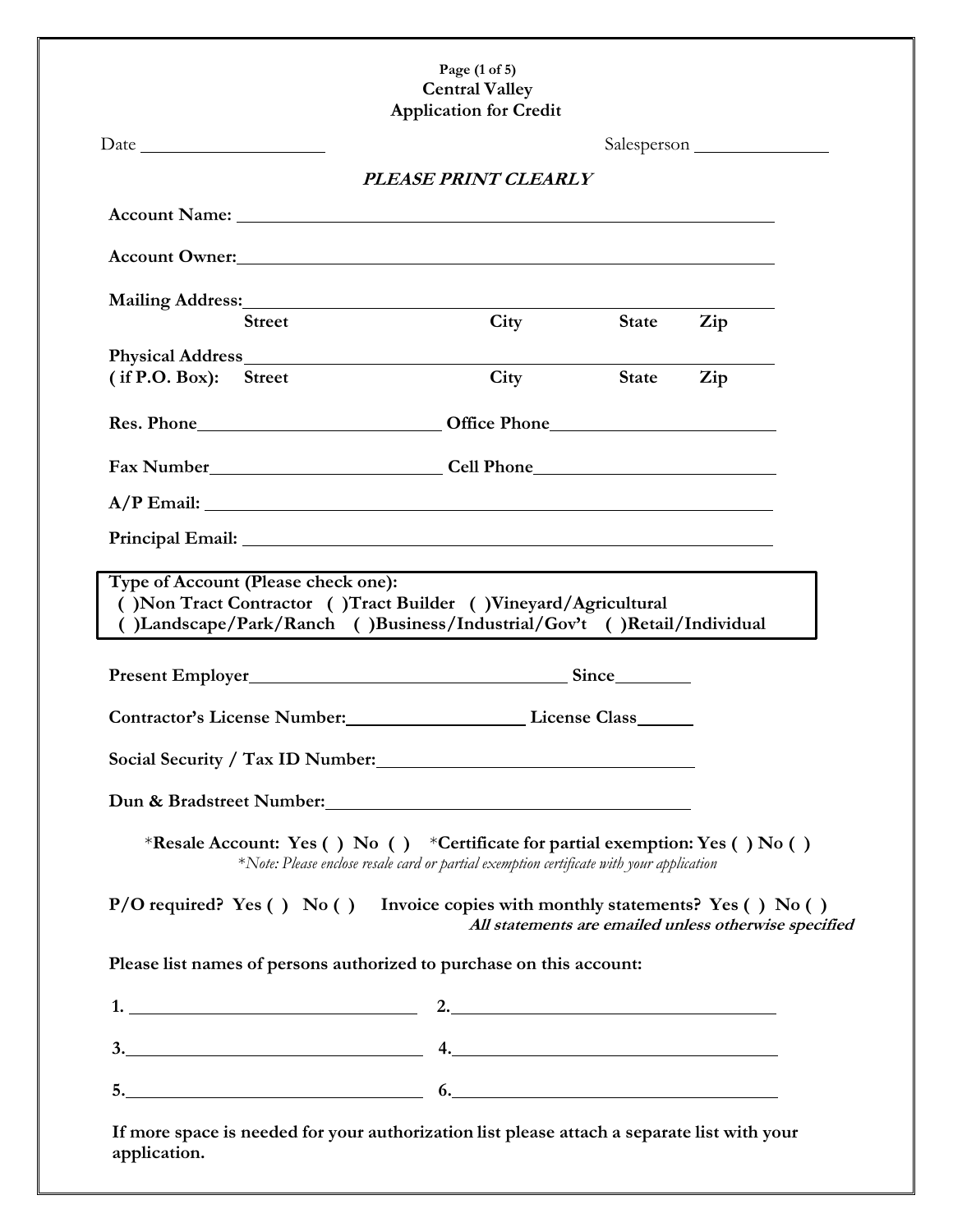| 1. Name $\frac{\text{Address}}{\text{Position}}$ $\frac{\text{S5#}}{\text{S5} + \text{S5} + \text{S5} + \text{S5}}$ DL# $\frac{\text{D1#}}{\text{S5} + \text{S5} + \text{S5} + \text{S5}}$                                                                                                                                                                                                        |                                                                                                                                                                                                                                |                  |  |
|---------------------------------------------------------------------------------------------------------------------------------------------------------------------------------------------------------------------------------------------------------------------------------------------------------------------------------------------------------------------------------------------------|--------------------------------------------------------------------------------------------------------------------------------------------------------------------------------------------------------------------------------|------------------|--|
|                                                                                                                                                                                                                                                                                                                                                                                                   |                                                                                                                                                                                                                                |                  |  |
| 2. Name $\frac{\text{Address}}{\text{Position}}$ $\frac{\text{S5#}}{\text{S5}+\text{S5}+\text{S5}+\text{S5}+\text{S5}+\text{S5}+\text{S5}+\text{S5}+\text{S5}+\text{S5}+\text{S5}+\text{S5}+\text{S5}+\text{S5}+\text{S5}+\text{S5}+\text{S5}+\text{S5}+\text{S5}+\text{S5}+\text{S5}+\text{S5}+\text{S5}+\text{S5}+\text{S5}+\text{S5}+\text{S5}+\text{S5}+\text{S5}+\text{S5}+\text{S5}+\text{$ |                                                                                                                                                                                                                                |                  |  |
| 3. Name $\frac{\text{Address}}{\text{Position}}$ $\frac{\text{SSt}}{\text{SSt}}$ $\frac{\text{SSt}}{\text{SSt}}$ $\frac{\text{DL#}}{\text{SSt}}$                                                                                                                                                                                                                                                  |                                                                                                                                                                                                                                |                  |  |
|                                                                                                                                                                                                                                                                                                                                                                                                   |                                                                                                                                                                                                                                |                  |  |
|                                                                                                                                                                                                                                                                                                                                                                                                   |                                                                                                                                                                                                                                |                  |  |
| Position $SSH$ $-SSH$ $  DLH$                                                                                                                                                                                                                                                                                                                                                                     |                                                                                                                                                                                                                                |                  |  |
|                                                                                                                                                                                                                                                                                                                                                                                                   | 1. Bank: Name: 2010 Phone: 2010 Phone: 2010 Phone: 2010 Phone: 2010 Phone: 2010 Phone: 2010 Phone: 2010 Phone: 2010 Phone: 2010 Phone: 2010 Phone: 2010 Phone: 2010 Phone: 2010 Phone: 2010 Phone: 2010 Phone: 2010 Phone: 201 |                  |  |
| Address: _______________________________City:____________State______Zip_________                                                                                                                                                                                                                                                                                                                  |                                                                                                                                                                                                                                |                  |  |
| 2. Supplier Name: 2. Supplier Name:                                                                                                                                                                                                                                                                                                                                                               |                                                                                                                                                                                                                                |                  |  |
| Address: City: City: State: Zip                                                                                                                                                                                                                                                                                                                                                                   |                                                                                                                                                                                                                                |                  |  |
|                                                                                                                                                                                                                                                                                                                                                                                                   |                                                                                                                                                                                                                                | Phone: Fax: Fax: |  |
|                                                                                                                                                                                                                                                                                                                                                                                                   |                                                                                                                                                                                                                                |                  |  |
|                                                                                                                                                                                                                                                                                                                                                                                                   |                                                                                                                                                                                                                                |                  |  |
| Address:                                                                                                                                                                                                                                                                                                                                                                                          |                                                                                                                                                                                                                                | City: State: Zip |  |
| Phone: Fax: Fax:                                                                                                                                                                                                                                                                                                                                                                                  |                                                                                                                                                                                                                                |                  |  |
| 4. Supplier Name: Manner Account #                                                                                                                                                                                                                                                                                                                                                                |                                                                                                                                                                                                                                |                  |  |
| Address: City: City: State: Zip                                                                                                                                                                                                                                                                                                                                                                   |                                                                                                                                                                                                                                |                  |  |
| Phone: Fax: Fax:                                                                                                                                                                                                                                                                                                                                                                                  |                                                                                                                                                                                                                                |                  |  |
| 5. Supplier Name: Mannell Manual Account #                                                                                                                                                                                                                                                                                                                                                        |                                                                                                                                                                                                                                |                  |  |
| Address: City: City: State: Zip                                                                                                                                                                                                                                                                                                                                                                   |                                                                                                                                                                                                                                |                  |  |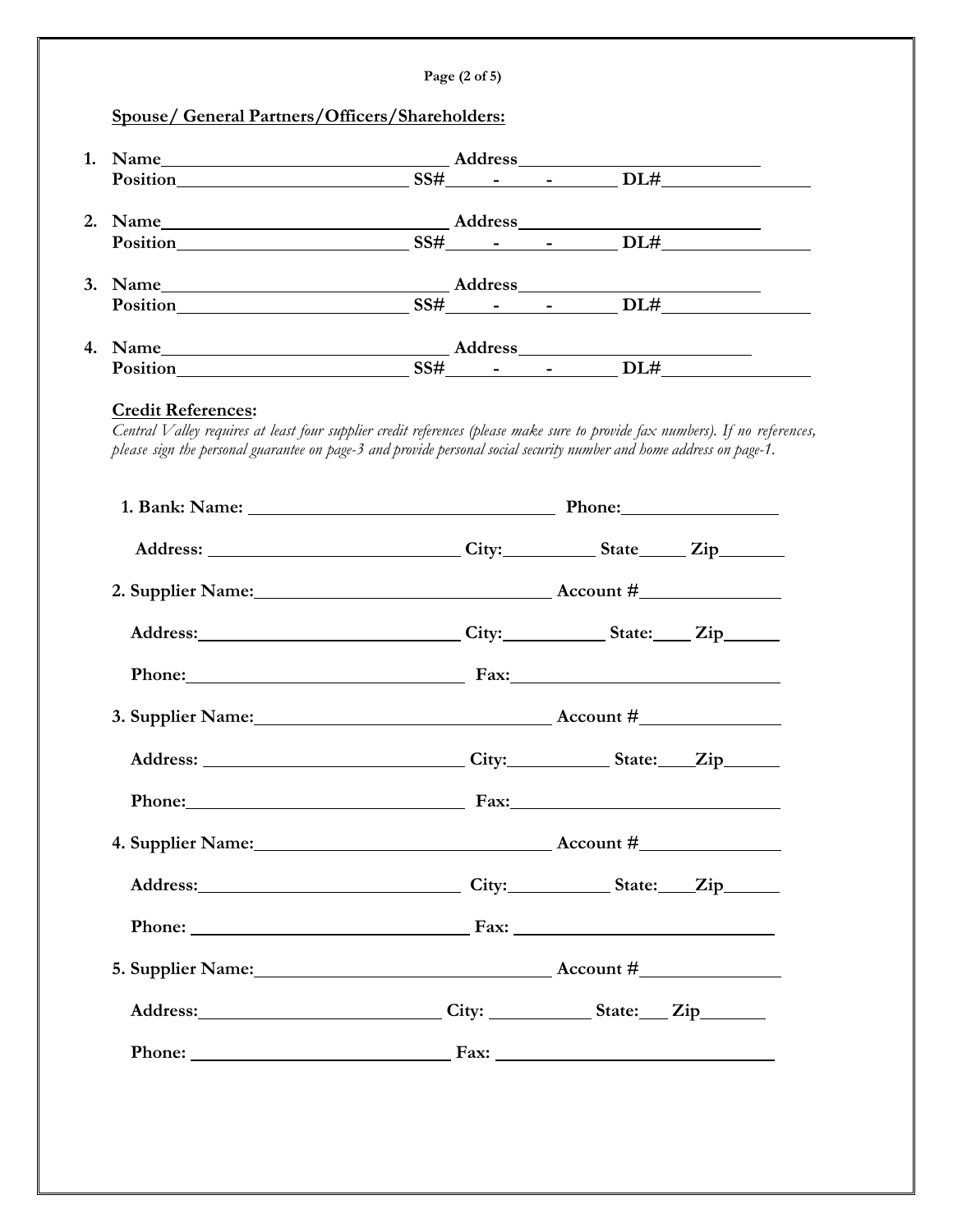**Page (3 of 5)**

Initial

**Customer agrees that all persons employed by or related to customer are authorized to charge on this account unless customer notifies Central Valley in writing of any limitations to the persons authorized to charge.**

**Customer certifies that all information contained in this Credit Application is true and correct under penalty of perjury and authorizes Central Valley to verify this information and /or obtain additional credit information by securing data from a credit reporting agency.**

**Customer has read and agrees to all of the TERMS AND CONDITIONS OF SALE, a copy of which is attached hereto as Exhibit "A" and incorporated into this Agreement by this reference, and agrees to pay for all charges within net thirty (30) days and if the charges are not paid within thirty (30) days, a late charge equal to one and one-half percent (1-1/2%) of the balance due on the account will be added each month to the account.**

**Customer expressly understands that all sales are final, merchandise is sold with no expressed or implied warranties, and the customer's remedies are limited as set forth in the attached TERMS AND CONDITIONS OF SALE.**

| <b>Signed</b><br>ORIGINAL SIGNATURE REQUIRED-DONOT STAMP | <b>Signed</b><br>ORIGINAL SIGNATURE REQUIRED-DONOT STAMP |
|----------------------------------------------------------|----------------------------------------------------------|
| Name                                                     | Name                                                     |
| Title                                                    | Title                                                    |

## **MINIMUM OF ONE SIGNATURE MUST BE OWNER, PRINCIPAL, OR OFFICER AUTHORIZED TO ENTER COMPANY INTO CONTRACT**

### **PERSONAL GUARANTEE**

**In consideration for the credit extended to the above – listed corporation, the undersigned hereby guarantees and agrees to be personally liable for all indebtedness incurred by the corporation through any of its authorized agents.**

| <b>Signed</b> | Position |  |
|---------------|----------|--|
| <b>Signed</b> | Position |  |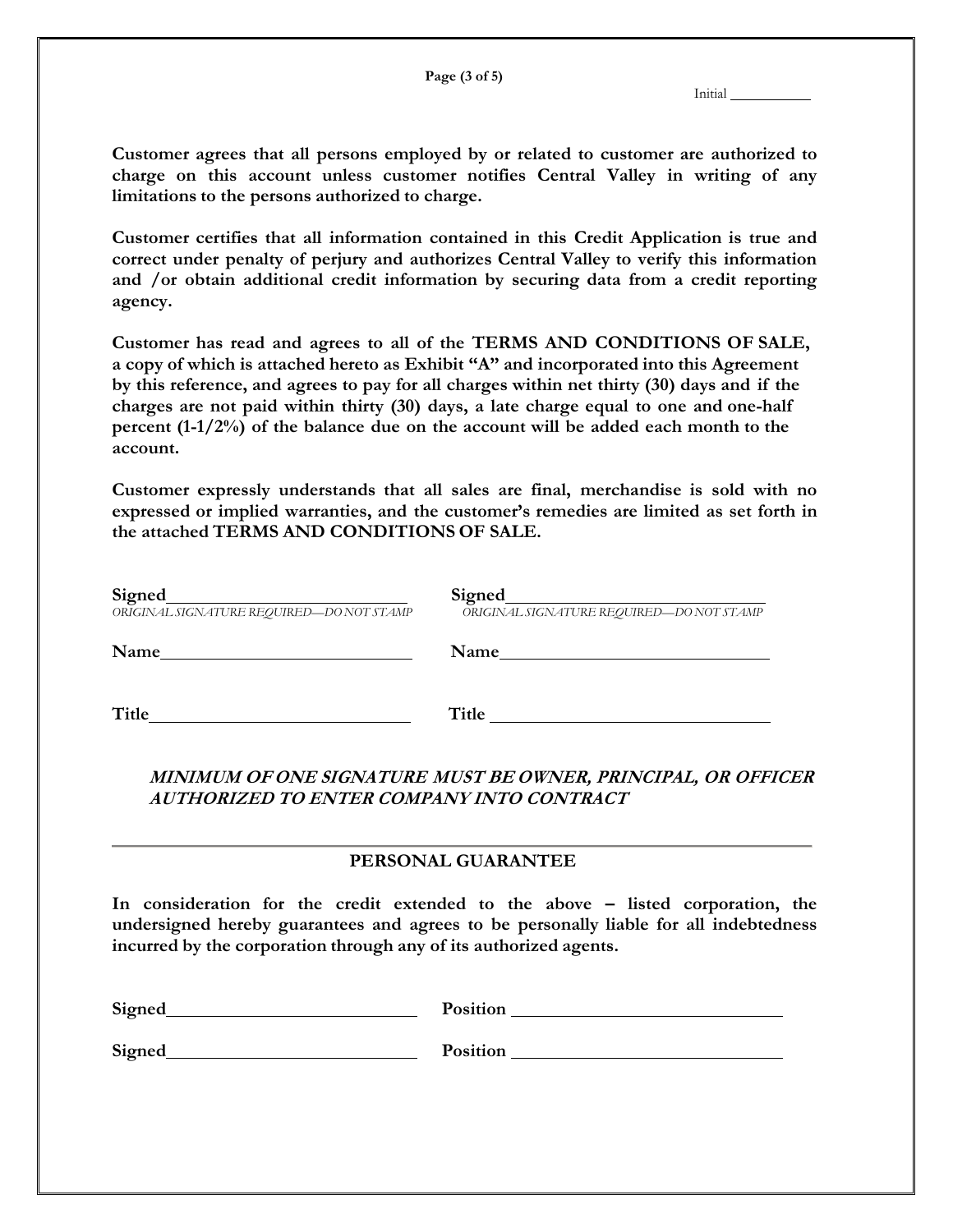#### **EXHIBIT A to CVBS Credit Application**

#### **TERMS OF SALE**

IN CONSIDERATION FOR THE CREDIT EXTENDED TO CUSTOMER, CUSTOMER AGREES TO EACH OF THE FOLLOWING TERMS AND CONDITIONS OF SALE:

- 1. **Consequences of the Failure to Timely Pay***.* CVBS is not obligated to extend credit to any Customer, and CVBS reserves the right to require cash on delivery at any time. Where credit has been extended to the Customer, Customer agrees that payment is due to CVBS no later than 30 days following the date of delivery. Should the Customer fail to pay with 30 days of delivery, then Pastdue accounts shall be charged a "Late Charge" which is computed by a "periodic rate" of one and half percent (1.5%) per month, eighteen percent (18%) per annum, (or a minimum monthly charge of \$10.00). Customer agrees that any Late Charge computed will become part of its financial obligation to CVBS. If at any time in the opinion of CVBS, financial responsibility of the Customer becomes impaired or unsatisfactory, CVBS reserves the sole right to require payment in advance or other security for delivery under this agreement and payment for all CVBS Goods shipped becomes immediately due and payable. In the event legal action is undertaken to collect the account balance, the prevailing party shall be entitled to recover its attorneys' fees, court costs in addition to damages and all other relief provided by law. Should CVBS prevail in a lawsuit to collect a past due balance, CVBS shall be entitled to recover the principal amount due together with late charges, all legal costs including the cost of mechanic's liens, the cost of the suit to perfect same, and reasonable attorney's fees and costs. CVBS reserves the right to close any account for any reason at any time.
- 2. **Mutual Waiver of Consequential Damages***.* CVBS and Customer waive Claims against each other for consequential damages arising out of or relating to any oral or written contracts for the supply of merchandise, materials and equipment by CVBS to Customer (referred as CVBS Goods). This mutual waiver includes: (a) Damages incurred by the Customer for delay, rental expenses, for losses of use, income, profit, financing, business and reputation, and for loss of management or employee productivity or the services of such persons; and (b) Damages incurred by CVBS for principal office expenses, for losses of financing, business and reputation.
- 3. **Delay***.* CVBS is not liable for any costs, expenses, or damages experienced by Customer arising out of any delay in the delivery of any CVBS Goods to Customer.
- 4. **California 20-Day Preliminary Notices**. Customer agrees to deliver the name & address of the Project Owner, Prime Contractor, Surety, & Lender to CVBS with each purchase. Failure to do so will result in a handling fee equal to 10% of the purchase.
- 5. **Duty to Inspect***.* Customer agrees that delivery of all CVBS Goods shall be inspected upon receipt and if any errors or irregularities exist, then the errors and irregularities must be reported to CVBS in writing within five (5) days of receipt of the CVBS Goods, and in no event before using the CVBS Goods. If Customer fails to timely notify CVBS, or if Customer uses the CVBS Goods, then Customer waives any right to any claim, refund, or adjustment of any kind with regard to those CVBS Goods. Customer agrees that CVBS assumes no liability as to use of the CVBS Goods. Customer agrees that when CVBS Goods are incorporated into the work of improvement, such an act constitutes irrevocable acceptance by the Customer that the CVBS Goods comply with terms of sale. Customer agrees that the quantity stated in the point of sale invoice shall be deemed correct unless customer writes otherwise on the point of sale invoice within 5 days of the of delivery.
- 6. **All Sales are Final***.* All sales are final, however, CVBS may in its sole discretion, elect to accept return of non-defective CVBS Goods sold to Customer provided:
	- 6.1. A ten percent (10%) handling charge will be assessed on stock goods returned for credit. The CVBS Goods must be accompanied by the original invoice, the CVBS Goods must be in the same condition as existed at the time of the original sale by CVBS and the CVBS Goods must be returned within thirty (30) days of the original sale by CVBS. Customer agrees that CVBS is under no obligation to accept return of CVBS Goods in exchange for a credit to customer's account, and specifically agrees that CVBS has no obligation to accept returns or exchanges, regardless of the condition of the CVBS Goods, after thirty (30) days from the date of the original sale.
	- 6.2. Customer agrees that all special order items, including window units, pre-hung doors, and trusses are not returnable by the customer for credit under any circumstances.
- 7. **Warranty.** Customer agrees that in the event it is determined that any CVBS Goods or material is defective in any respect or not suitable for any particular purpose, customer agrees that customer's legal and equitable remedies are limited to the replacement of the defective material and/or CVBS Goods and in no event is CVBS liable for more than the difference between the purchase price of the original CVBS Goods that is determined to be defective, and the actual value of the defective CVBS Goods. Further, customer agrees that no action arising from or relating to the sale of alleged defective CVBS Goods or materials shall be commenced against CVBS more than one (1) year after delivery of said CVBS Goods or materials. To the full extent permitted by California law, this limitation of liability applies to all actions of any character, whether at law or in equity, and whether sound in contract, tort or otherwise.
- 8. **Delivery***.* All prices are based upon delivery during regular working hours Monday through Friday on suitable roadways or approaches to points of delivery. An additional charge will be assessed for delivery after 3:00 p.m. and on Saturday, Sunday, or Holidays. Customer agrees to have a qualified representative available with authority to: 1) insure adequate access for delivery of the CVBS Goods, including but not limited to legal access and all required permits for delivery and deposit of the CVBS Goods 2) inspect and accept the CVBS Goods at the time of delivery 3) direct the location for the deposit of the CVBS Goods 4) acknowledge the receipt of the CVBS Goods by signing the CVBS's delivery ticket, (Customer's Representative). Customer agrees to pay for on-site truck standby time at CVBS's current standby rates. If a Customer's Representative is not present at the time of delivery, or if suitable access to the delivery point is not provided, Customer agrees that at CVBS's option, CVBS may: 1) deposit the CVBS Goods at a point accessible by CBVS trucks; or 2) return the CVBS Goods to the Store and in that case, Customer agrees to pay for the full cost of the round trip delivery to the Project at CVBS's standard delivery rates together with the cost of loading/unloading. Customer agrees that CVBS is not responsible for damage arising from the delivery as directed by the Customer's Representative and Customer agrees to defend, indemnify and hold harmless CVBS, CVBS and its employees and agents from and against all claims and damage arising from delivery beyond a public maintained road, including CVBSs attorney's fees and costs. Prices are based on delivery to points accessible by CVBS trucks only. CVBS furnishes no lanterns for loads dumped in street and customer agrees that CVBS assumes no risk or liability in the method and manner in which the CVBS Goods is delivered and stored at the delivery point. C ustomer agrees that CVBS is not responsible for broken sidewalks or curbs.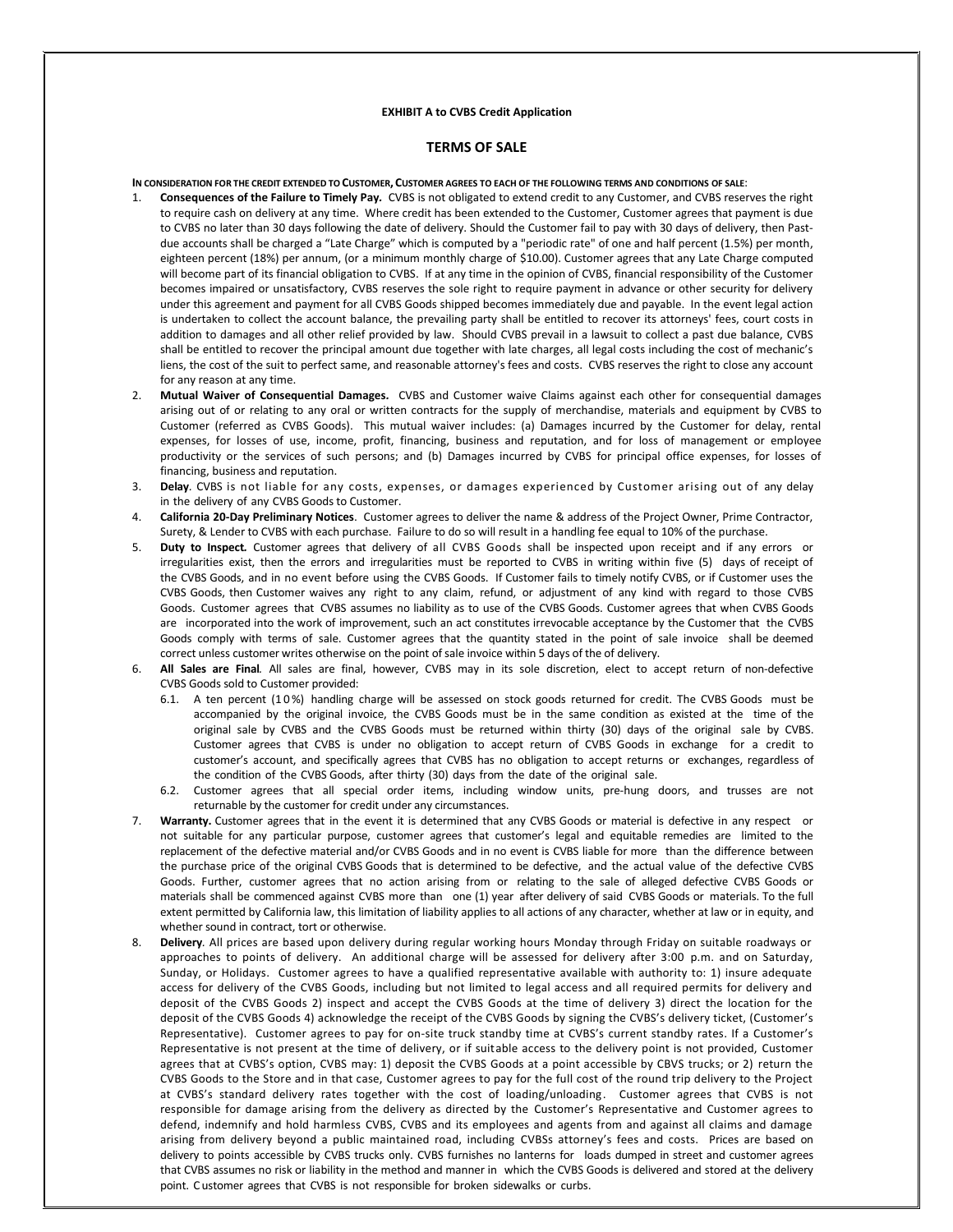- 9. **Price Verification***.* All Prices stated in the point of sale invoice are subject to price verification by CVBS. Corrections in said prices will be reflected in customer's monthly statement.
- 10. **Indemnification.** To the fullest extent permitted by law, the Customer shall indemnify and hold harmless CVBS and all of its agents and employees from and against all claims, damage, loss and expenses, including but not limited to CVBS's attorney's fees, arising out of or resulting from the use of the CVBS Goods and materials delivered to Customer by CVBS.
- 11. **Personal Guarantee Defined**. Each person that personally guarantees this credit application agrees to be personally, jointly, and severally liable for all the Customer's obligations and indebtedness to CVBS incurred by the Customer or its employees or agents. Each Guarantor acknowledges that this guaranty is and shall be an open and continuing guaranty and any and all liability which it applies or may apply shall be conclusively presumed to have been created in reliance of this guaranty, notwithstanding any renewals, modifications, additions, or extensions of credit. Guarantor hereby waives (a) presentment, demand, protest, notice of dishonor, and notice of non-payment (b) the right if any to the benefit of or to direct the application of any security hypothecated to CVBS until all indebtedness of applicant shall have been paid (c) the right to require the holder of proceed against applicant or to pursue any other remedy. In addition, Guarantor agrees that CVBS may proceed against guarantor directly or independently of applicant and that the cessation of liability of applicant for any reason other than full payment or any extension, renewal, forbearance or acceptance, release or substitution of security or any impairment, suspension, of loss or any right to remedy of CVBS against applicant, including the extension of the date payment is due or any security, shall not in any way affect the liability of guarantor hereunder.
- 12. **No Liability for Accuracy of Materials List.** Customer understands and acknowledges that that CVBS assumes no liability for the accuracy or adequacy of any "take off" list of materials ("Materials List") that may be prepared by CVBS to supply the necessary or proper materials to construct any project identified in any description, plans, or specifications provided by Customer to CVBS. The sole purpose of a Materials List is to fix prices for the items listed in the Materials List. Customer understands that CVBS does not provide estimating services. Consequently, Customer hereby waives all errors that may exist in any "Materials List" prepared by CVBS including but not limited to any claim that the quantities in the Materials List are inaccurate or insufficient; any claim that any item in the Materials List fails to comply with the plans, specifications, or applicable building codes; and any claim that any item delivered to Customer varies from the items identified in the Materials List. Customer agrees that its remedies are limited by these Terms of Sale.